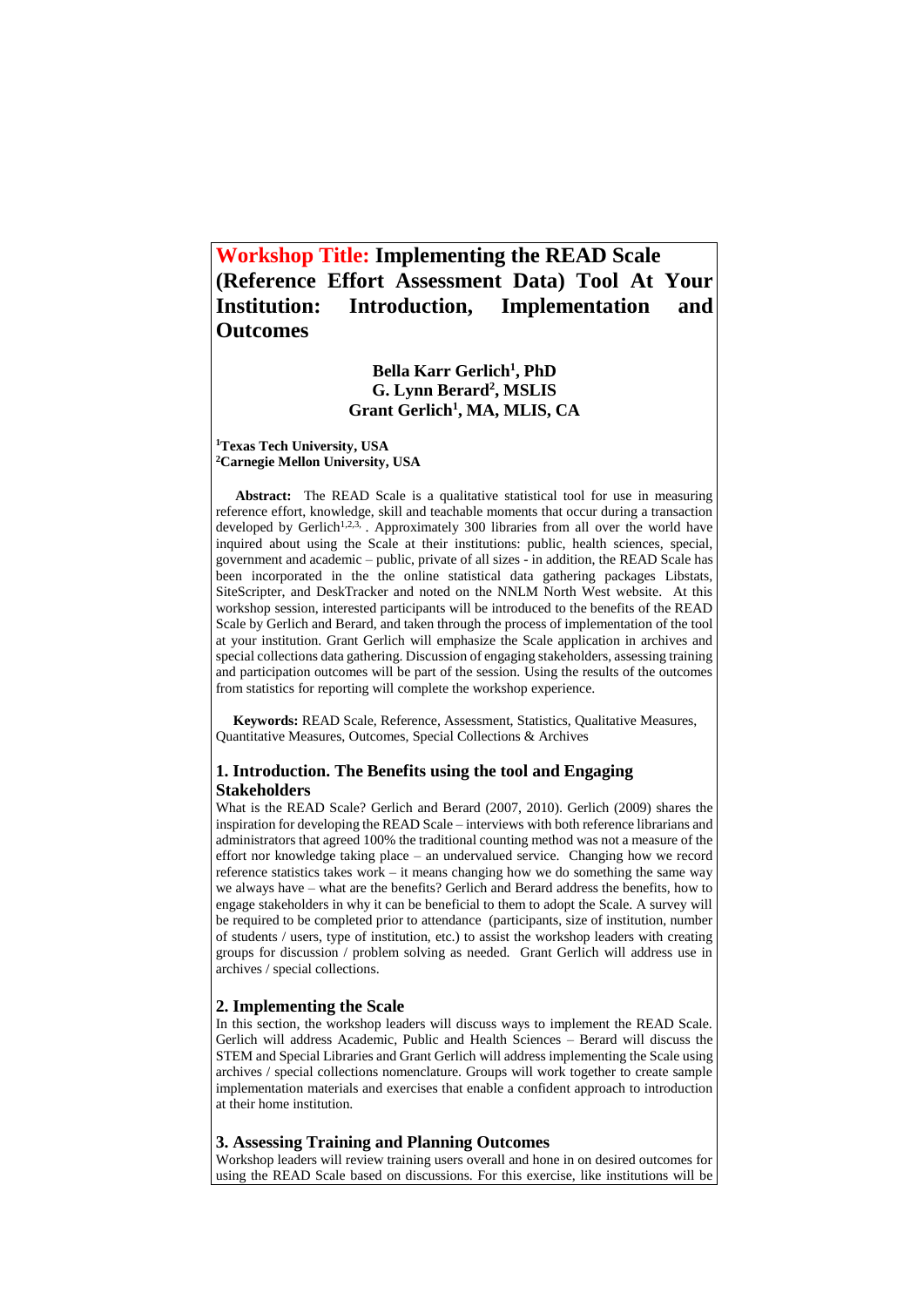paired to enable a shared understanding of size, budget and so on that might impact the training options and outcomes desired.

#### **4. Using the READ Scale statistics for reporting purposes**

The workshop leaders discuss how using the data gathered from using the READ Scale can be used to create reports that illustrate the activities of reference services to stakeholders and administrators that will build support for reference and research support services. Various papers / presentations published will be included in packets for discussion and review, citing examples of how using Scale data for reports to stakeholders and administrators based on library needs as well as build support among colleagues.

#### **References**

Gerlich, Bella Karr and Berard, G. Lynn, White Paper "Introducing the READ Scale: Qualitative Statistics for Academic Reference Services" Georgia Library Quarterly v. 43, no4 March 2007

Gerlich, Bella Karr and Berard, G. Lynn, "Testing the Viability of the READ Scale: Qualitative Statistics for Academic Reference Services" The 2007 National Study" College & Research Libraries, v.71, no2, March 2010, p. 116-137.

Gerlich, Bella Karr, "Work in Motion / Assessment at Rest: An Attitudinal Study of Academic Reference Librarians: A Case Study at Mid-Size University (MSU A)" Book chapter in Advances in Library Administration and Organization v. 28, p 323-372. 2009.

Gerlich, Bella Karr and Whatley, Edward, "Using the READ Scale for Staffing Strategies: The Georgia College & State University Experience" Library Leadership and Management, v.23, no1, Winter 2009, p. 26-30.

Gerlich, Bella Karr; Berard, G. Lynn; McLaughlin, Jean; Revie, Gretchen; Liebold, Sue "Using the READ Scale (Reference Effort Assessment Data): Qualitative Statistics for Meaningful Reference Assessment" (2008) Conference Proceedings, Association of Research Libraries Assessment Conference.

Gerlich, Grant, Presentation "Qualitative and Quantitative Methods in Libraries, Remote Access Reference Evaluation: Closing the Gap on Long Distance Accessibility" OOML, Rome Italy, June 7, 2013.

Gerlich, Bella and Heller, Margaret. "Electronic Resources & Libraries Conference (ER&L), February 28 – March 2, 2011, Austin, Texas. "Using the READ Scale to Track the Effort of Resolving Electronic Resource Access Issues". Presentation.

[Naomi Lederer,](https://www.researchgate.net/profile/Bella_Gerlich/scientific-contributions/2093020747_Naomi_Lederer) [Louise Mort Feldmann,](https://www.researchgate.net/profile/Bella_Gerlich/scientific-contributions/2060003946_Louise_Mort_Feldmann) Interactions: A Study of Office Reference Statistics, June 2012 Evidence Based Library and Information Practice 7(2):5-19 DOI 10.18438/B88K6C

[Lisa Vassady,](https://www.researchgate.net/scientific-contributions/2090422051_Lisa_Vassady) [Alyssa Archer,](https://www.researchgate.net/profile/Alyssa_Archer) [Eric Ackermann](https://www.researchgate.net/scientific-contributions/2081470175_Eric_Ackermann) READ-ing Our Way to Success: Using the READ Scale to Successfully Train Reference Student Assistants in the Referral, October 2015, Journal of Library Administration 55(7):535-548 DOI, 10.1080/01930826.2015.1076309

[Christopher Ross Bowron,](https://www.researchgate.net/profile/Bella_Gerlich/profile/Ross_Bowron) [Joseph E. Weber.](https://www.researchgate.net/profile/Bella_Gerlich/scientific-contributions/2132390096_Joseph_E_Weber) Implementing the READ Scale at the Austin Peay State University Library, September 2017, The Journal of Academic Librarianship 43(6) DOI 10.1016/j.acalib.2017.08.010

[Rick Stoddart,](https://www.researchgate.net/profile/Bella_Gerlich/scientific-contributions/2119697658_Rick_Stoddart) [Beth Hendrix.](https://www.researchgate.net/profile/Bella_Gerlich/profile/Beth_Hendrix2) Learning at the Reference Desk: A Pilot Project to Align Reference Transactions with University Learning Outcomes, December 2016, The Journal of Academic Librarianship 43(1) DOI 10.1016/j.acalib.2016.11.004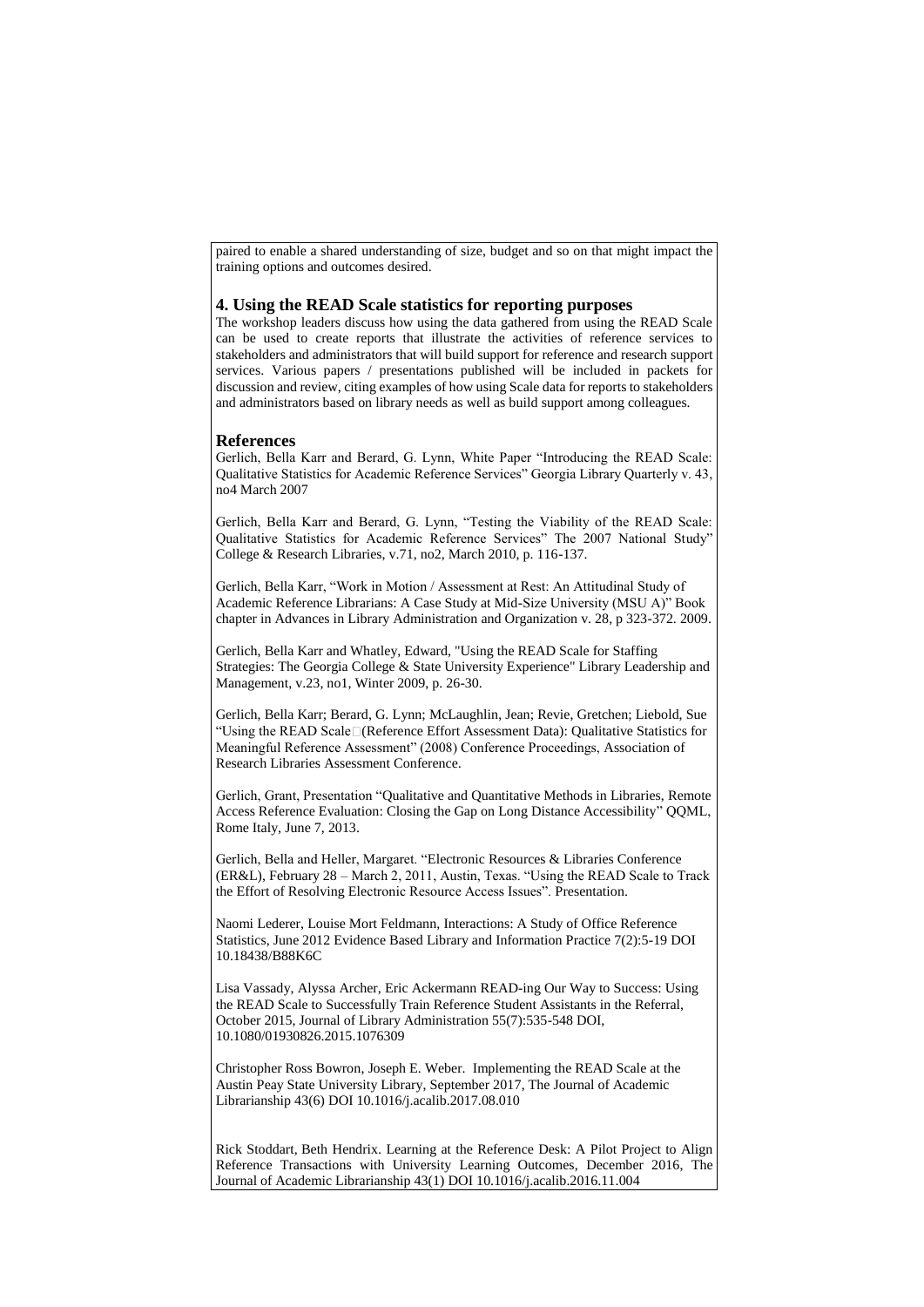[Rick Stoddart,](https://www.researchgate.net/profile/Bella_Gerlich/scientific-contributions/2119697658_Rick_Stoddart) [Beth Hendrix.](https://www.researchgate.net/profile/Bella_Gerlich/profile/Beth_Hendrix2) READ-ing Our Way to Success: Using the READ Scale to Successfully Train Reference Student Assistants in the Referral Model, October 2015 Journal of Library Administration 55(7):535-548 DOI 10.1080/01930826.2015.1076309

Amy Vanscoy. Fully engaged practice and emotional connection: Aspects of the practitioner perspective of reference and information service. October 2013 Library & Information Science Research 35(4):272–278 DOI 10.1016/j.lisr.2013.09.001

[Dena Hanson,](https://www.researchgate.net/profile/Bella_Gerlich/scientific-contributions/2107603010_Dena_Hanson) [Karen Keller,](https://www.researchgate.net/profile/Bella_Gerlich/scientific-contributions/2107596856_Karen_Keller) [Lynne Harmon,](https://www.researchgate.net/profile/Bella_Gerlich/scientific-contributions/2107626564_Lynne_Harmon) [Barbara Steffensen.](https://www.researchgate.net/profile/Bella_Gerlich/scientific-contributions/2107610183_Barbara_Steffensen) Development of a Tool to Measure the Cognitive Labor of Research in a Health Sciences and Consumer Health Library: Adaptation of the 'Medical Decision-Making' Calculator, April 2016, Journal of Hospital Librarianship 16(2):107-115, DOI 10.1080/15323269.2016.1150736

[B Jane Scales,](https://www.researchgate.net/profile/Bella_Gerlich/scientific-contributions/2100675531_B_Jane_Scales) [Lipi Turner-Rahman,](https://www.researchgate.net/profile/Bella_Gerlich/scientific-contributions/2100783977_Lipi_Turner-Rahman) [Feng Hao.](https://www.researchgate.net/profile/Bella_Gerlich/profile/Feng_Hao7) Evidence Based Library and Information Practice Article A Holistic Look at Reference Statistics: Whither Librarians? December 2015, Evidence Based Library and Information Practice 10(4) DOI 10.18438/B8X01H

**Duration: 3 hours**